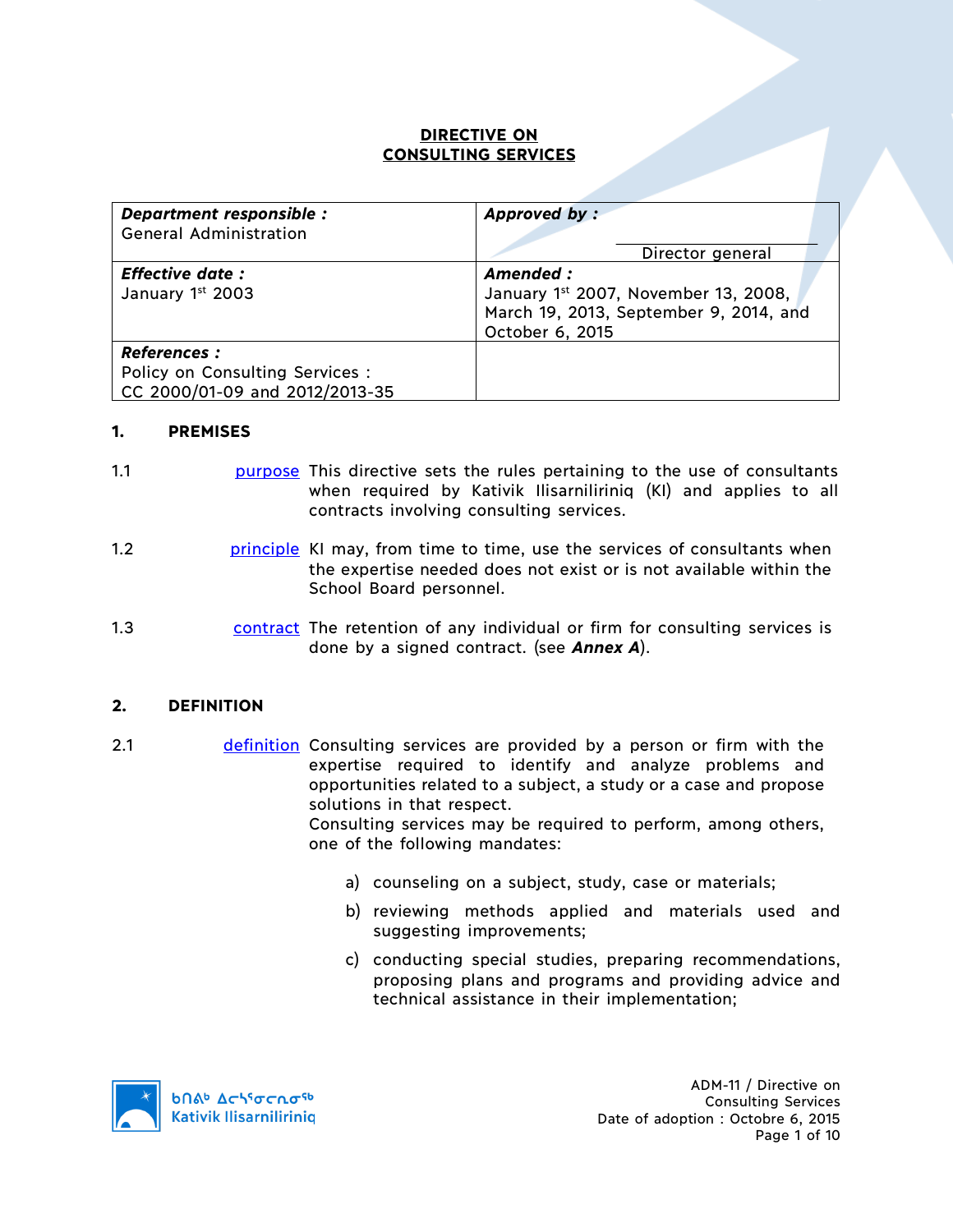- d) providing advice on a timely basis in cases involving a training situation, a transitional situation or a situation requiring particular expertise for a variable period of time;
- e) providing a non-recurrent training on a specific topic;
- f) performing a specific service for a short, non-recurrent and limited duration;
- g) providing intellectual work which requires mainly design, creation, research and/or analysis.
- 2.2 mandate extent Only the Director-General may authorize a consultant to act or speak on behalf of KI. Under no circumstances shall a consultant be considered as a decision-maker regarding budget, supervision of personnel or any other level of authority unless expressly authorized in his contract.

## **3. FINALIZATION OF MANDATE**

3.1 consultation/ A contract for consulting services shall not interfere with the contracts application of a collective agreement or other regulations. The KI regulations officer Contracts Regulations Officer must be consulted before entering into any contract for consulting services to discuss the terms and conditions of the proposed contract (see *Annex B*).

## **4. CHOOSING THE CONSULTANT**

4.1 general principle Any qualified firm or person has the opportunity to submit an offer of services to KI.

> A consultant shall be chosen by namely considering the following criteria :

- a) years of experience in the field of the proposed mandate;
- b) particular expertise;
- c) knowledge of the KI environment;
- d) academic qualifications (diploma, licenses, etc.);
- e) fluency in the language to be used to perform the mandate (avoiding the need for translators).
- 4.2 priority to Inuit All contracts should strive to call upon the services of Inuit consultants consultants, should the level of expertise and quality of work be equivalent and should it be cost comparable.

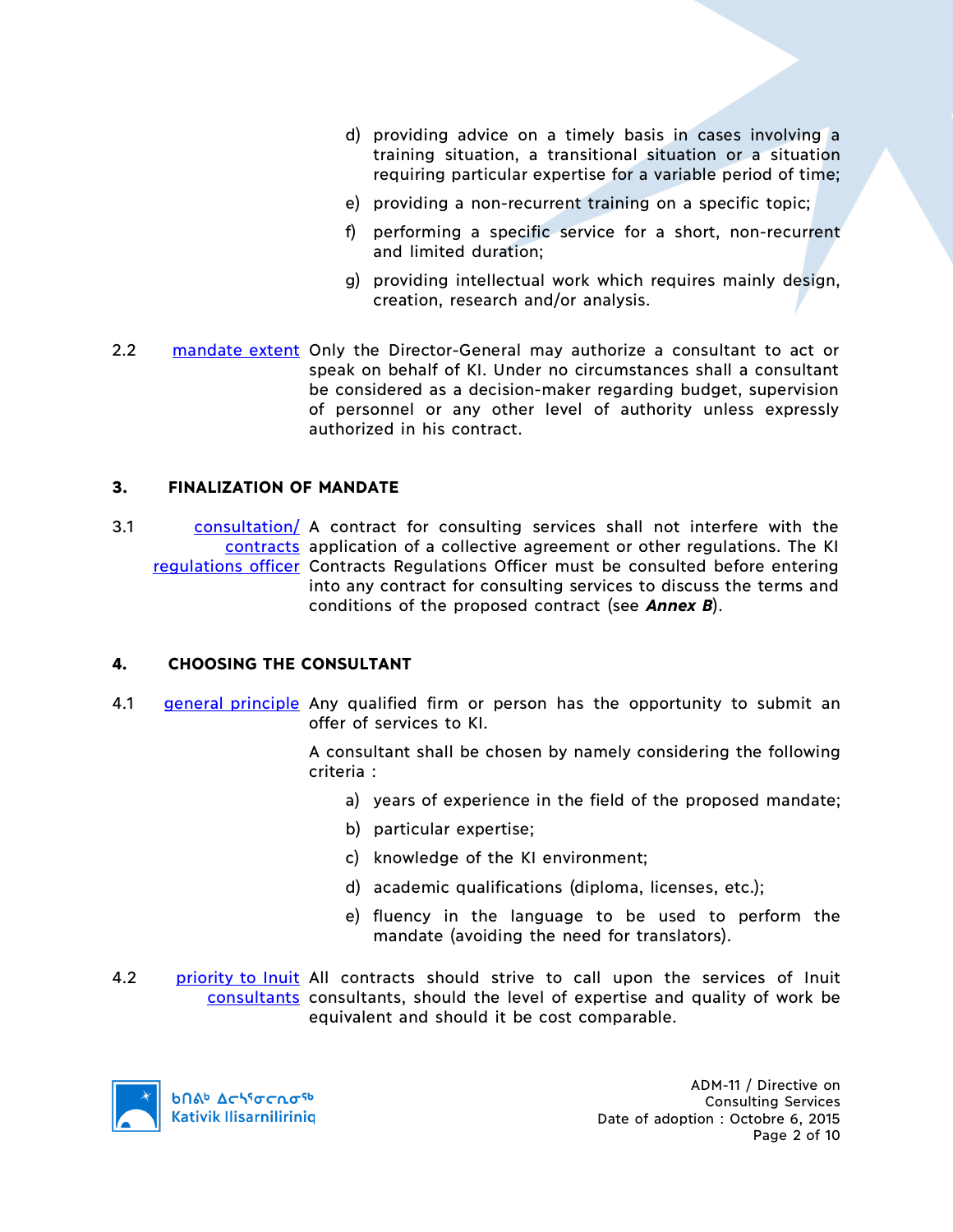### **5. FEES**

- 5.1 main criteria Fees for consulting services are primarily established according to the market for similar services.
- 5.2 market price The market price for consultants is based on fees usually paid for similar services, which should be subject to the criteria established in article 4.1 above and the following criteria. The fees shall be adjusted (increased or decreased) according to the importance of these criteria in the performance of the mandate:
	- a) availability of other consultants to perform similar work;
	- b) average fees for similar services on the market; the equivalent cost of living for the consultant as a regular employee (should the consultant be living and working in Nunavik to perform his mandate).
- 5.3 **material and Fees for consulting services include cost of materials required to** others perform the mandate. The consultant shall not claim for material purchases, unless otherwise pre-authorized by the Board. The consultant is not provided any other benefit than those established in this directive (e.g. insurance, vacations, etc. are excluded).

## **6. OTHER INDEMNITIES**

- 6.1 travel When required and pre-approved, travel expenses are reimbursed up to the limits set in KI policy on business travel for employees, excluding the incidental fee. The limit includes all applicable taxes.
- 6.2 receipts For expenses other than those regulated by policy, the consultant must provide copies of all receipts for which he is claiming a reimbursement. The amounts must appear on the invoice and may not be claimed through a KI travel expense form.

#### **7. TAXES**

7.1 conversion of For Consultants registered for the sales tax, all expenses claimed amounts on the invoice must first be converted into the actual expense incurred before taxes and only then can the consultant charge the applicable sales taxes to KI. When claiming amounts regulated by policy, such amounts will be deemed to include sales taxes.

**b**Πል<sup>b</sup> Δςιγσς ησ<sup>ς 6</sup> **Kativik Ilisarnilirinig**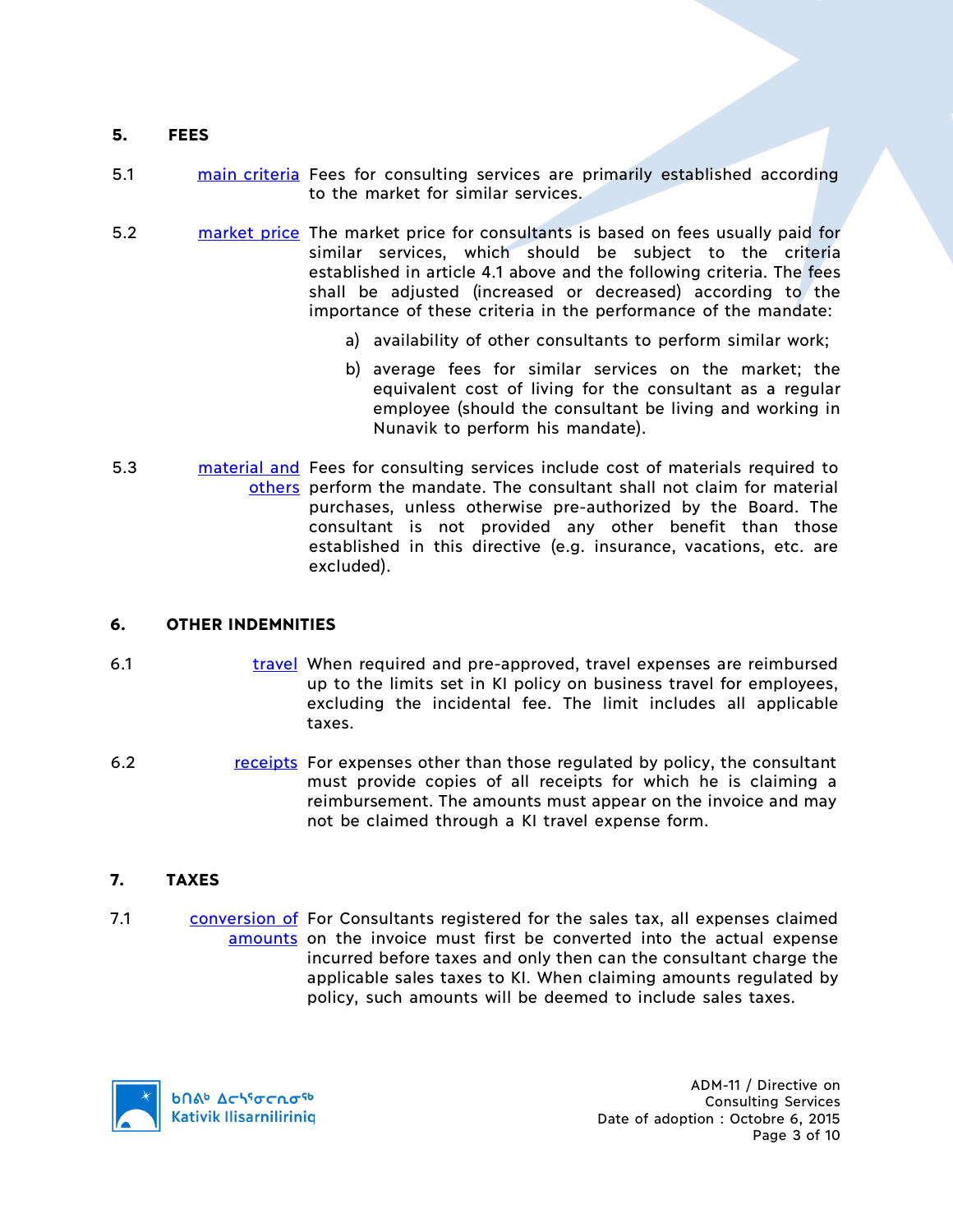7.2 GST and QST KI does not pay the sales tax on an invoice unless the consultant provides a valid GST and QST number obtained from the governments.

### *Procedure*

- 7A) tax exclusion Any claims related to travel expenses already include taxes. A consultant shall not charge the sales taxes a second time on the amount claimed on his invoice. For example, the cost of a hotel room already includes the payment of the GST and QST. The consultant shall not charge such taxes a second time on this expense on the final invoice; he must reduce the amount himself to reflect the actual expense incurred as explained in 7B)*.*
- 7B) tax calculation *Receipts for expenses incurred during travel or otherwise, often show a final amount including GST and QST without showing the original amount before taxes. In order to retrieve this original amount before taxes, the consultant shall apply the following calculation:*

*total amount including all taxes X 8697 = expense before tax*

*For example a receipt of \$57.50 including taxes, should first be converted to reflect the original amount before taxes, which is \$50.00, and the consultant then uses this original amount on his invoice to calculate the applicable taxes*.

## **8. REQUIRED AUTHORIZATION AND SIGNATURE OF CONTRACT**

- 8.1 authorization Consulting services contracts may be awarded by any KI representative who was delegated a power of expenditures up to the limit for which he was authorized according to the Ordinance for Delegation of Powers. Any contract exceeding such limit should be authorized by the Director-General or the Executive Committee depending on their respective authority.
- 8.2 composition of The limit as set in clause 8.1 does not include travel costs related the amount to the contract when these are to be incurred in Nunavik. However, any other travel expenses incurred outside of Nunavik must be considered while determining the authorized limit.
- 8.3 division of the For the application of clause 8.1, a contract shall not be divided amount in several smaller amounts. The total cost of the contract is considered.
- 8.4 official agreement A contract (or any other form of agreement) shall be signed by the consultant and by the authorized representative of the Board. A copy shall be sent to the Finance Department. Example of a contract is shown in *Annex A*.



**b** Achiocnosb **Kativik Ilisarniliriniq** 

ADM-11 / Directive on Consulting Services Date of adoption : Octobre 6, 2015 Page 4 of 10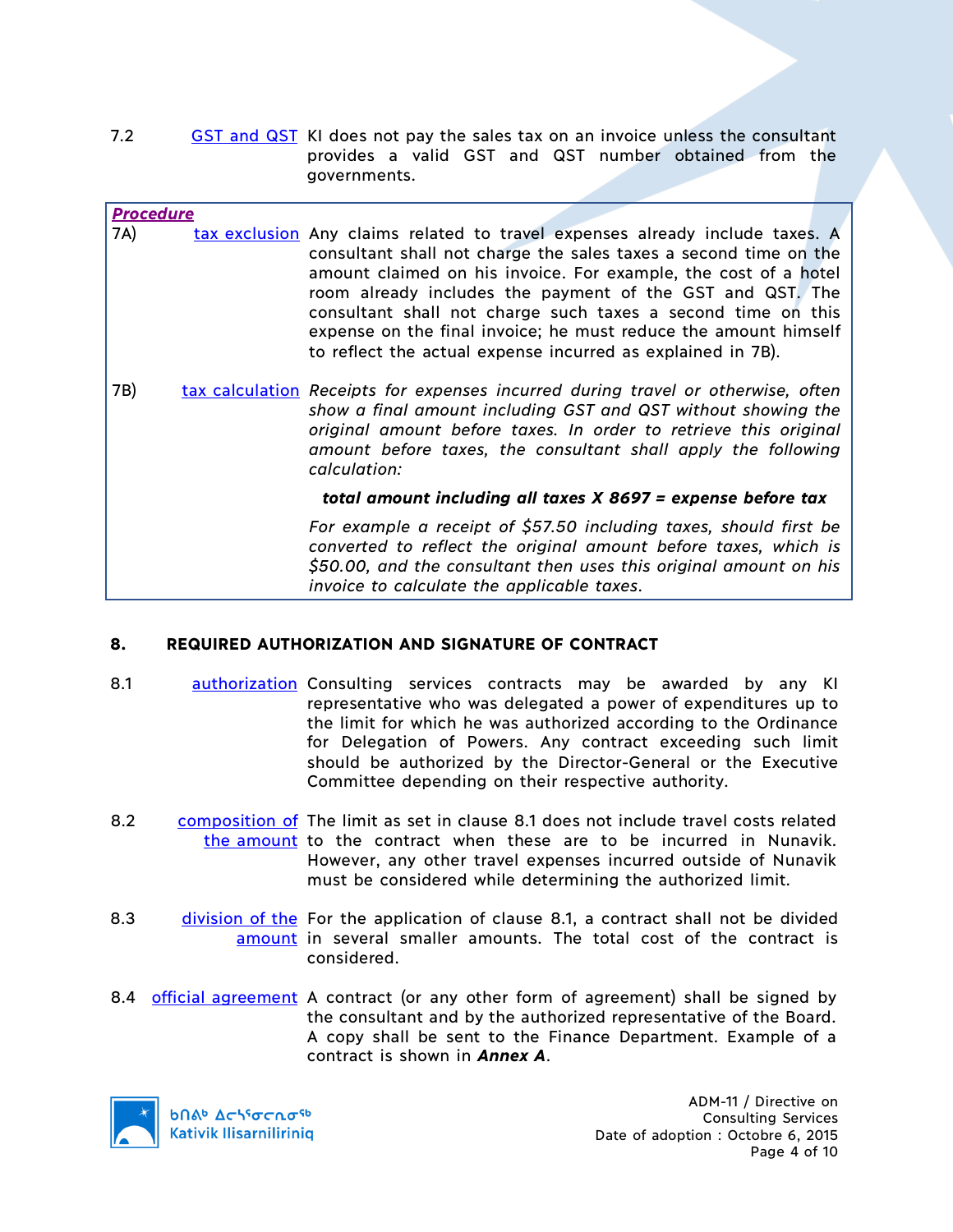## **9. CONDITIONS FOR PAYMENTS**

9.1 **payments** The consultant shall be paid only after the contract is completed to the satisfaction of KI.

> However, in cases where a consultant is remunerated on an hourly basis or on a day rate basis, the Director of the concerned department may authorize the payment for the time actually worked, but such payment should not be issued more than once a month**.**

9.2 consultant who is A consultant who is not incorporated will automatically receive a not incorporated T4-A at the end of the year when the total amount of payments during the year exceeds \$500.

*Procedure* 9A) progress report A progress report from the consultant may be requested by KI in order to ensure the proper execution of the mandate.

#### **10. STATUS OF CONSULTANT**

- 10.1 conditions The contractual relation between the Board and the consultant shall not become a disguised employer-employee relation. In order to avoid any legal problem regarding the type of relation between the Board and the consultant the following factors shall be considered before entering into an agreement:
	- a) control or subordination of the work;
	- b) ownership of tools;
	- c) chance for profit and risk of loss;
	- d) integration of the consultant into the Board's activities.

All these factors have to be considered among others and any doubt about the status of the consultant should be submitted to the KI Contracts Regulations Officer. See **Annex B**, where a questionnaire is proposed in order to better determine the status of a consultant.

10.2 Hire an employee A staff member of KI may not act as a consultant for the School as a consultant Board directly or through intermediaries, unless the situation fits into one of the exceptions provided for in the law C-65.1, An Act respecting contracting by public bodies.

He/she may not in particular:

a) Sell his/her own goods or services to the School Board, or those of a company which he/she is connected to;



ADM-11 / Directive on Consulting Services Date of adoption : Octobre 6, 2015 Page 5 of 10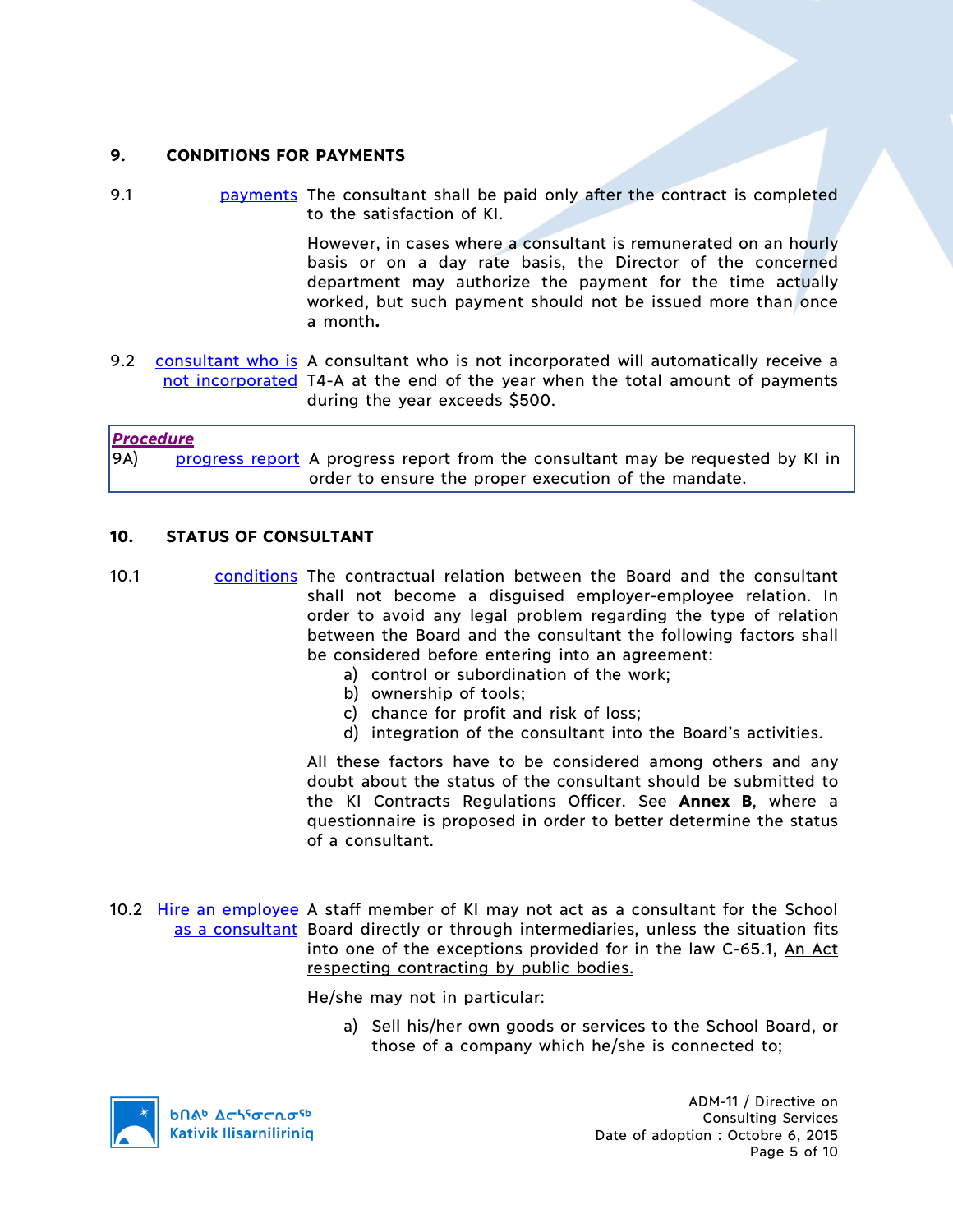- b) Sell to the School Board the goods or services of a third party;
- c) Participate in transactions involving the School Board and from which he/she would get revenues, financial benefits or other, in any capacity whatsoever (shareholder, associate, representative, agent, etc.), whatever the source of financing for the purchase is.

### **11. FINAL PROVISIONS**

- 11.1 **non-fulfillment of KI may cancel a contract with a consultant at any time during the** the obligations mandate if the consultant does not fulfill his obligations according to the contract.
- 11.2 **property of** Any material, plans or documents produced by a consultant in the material and course of his mandate with KI becomes the property of KI. copyrights

#### **12. APPLICATION OF THIS DIRECTIVE**

- 12.1 **previous** The present directive replaces all other directives of the Board provisions pertaining to this subject, while respecting the policies adopted by the Council of Commissioners where applicable. If such policies are adopted, the provisions of these policies will be integrated into this directive for the benefit of the reader.
- 12.2 responsibility Any person referred to in this Directive must abide by all its provisions and all managers of the School Board are responsible to ensure that all its provisions are applied and respected.

The Director-General is the person responsible for providing guidance in the interpretation of this Directive and to ensure its revision when necessary.



ADM-11 / Directive on Consulting Services Date of adoption : Octobre 6, 2015 Page 6 of 10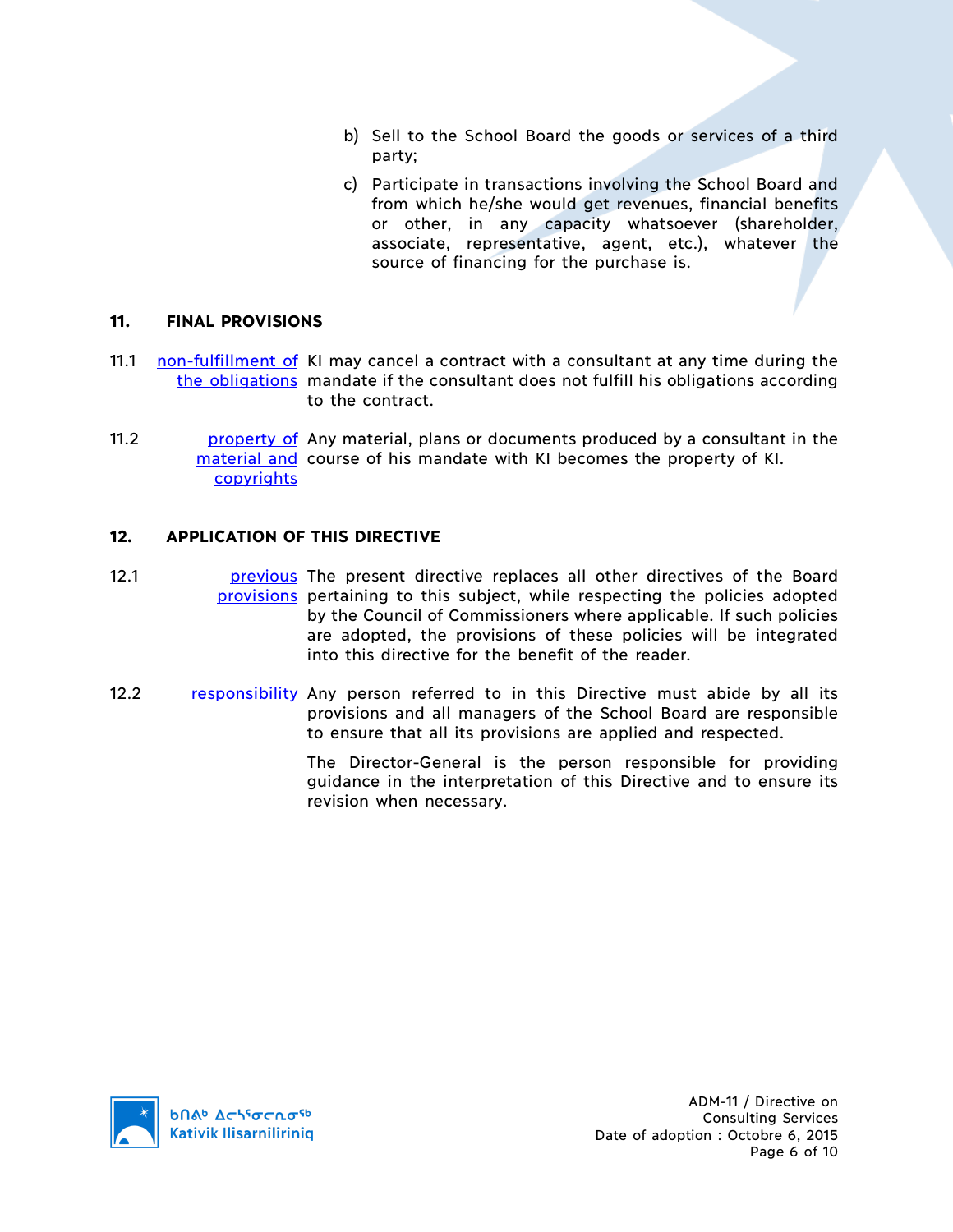# **Annex A Sample of contract**

| This contract is between Kativik Ilisarniliriniq, legally public corporation having its<br>administrative center in Montréal (hereinafter called "KI") and                                                                       |  |
|----------------------------------------------------------------------------------------------------------------------------------------------------------------------------------------------------------------------------------|--|
|                                                                                                                                                                                                                                  |  |
| (hereinafter called the « consultant »)                                                                                                                                                                                          |  |
|                                                                                                                                                                                                                                  |  |
| 1) Description of the mandate<br>The tasks to be performed by the consultant are:                                                                                                                                                |  |
| 2) Expected results and/or final product<br>At the end of the mandate, the consultant is expected to have:                                                                                                                       |  |
| 3) Duration of the contract /Budget Code                                                                                                                                                                                         |  |
| 4) Estimated costs<br>a) The term of the contract should be based on: $\bullet$ Hourly rate $\Box$ \$ ______ /hr<br>Daily rate $\Box$ \$ ______________________/day Lump sum $\Box$ \$ ____________________                      |  |
|                                                                                                                                                                                                                                  |  |
| c) All costs include material necessary for the accomplishment of the mandate :                                                                                                                                                  |  |
| d) Are there any other costs to be assumed by KI? No $\Box$ Yes $\Box$                                                                                                                                                           |  |
| e) Consultant's tax registration number: N/A □ GST _____________ QST ___________                                                                                                                                                 |  |
| f) Reimbursement of travel expenses includes taxes.                                                                                                                                                                              |  |
| 5) Final provisions                                                                                                                                                                                                              |  |
| a) KI may request, from time to time, a progress report from the consultant.<br>b) The Consultant is responsible for getting the appropriate insurance coverage. KI<br>assumes no responsibility resulting for the lack thereof. |  |

c) KI has the right to cancel this contract if the consultant does not fulfill his obligations according to the above provisions.

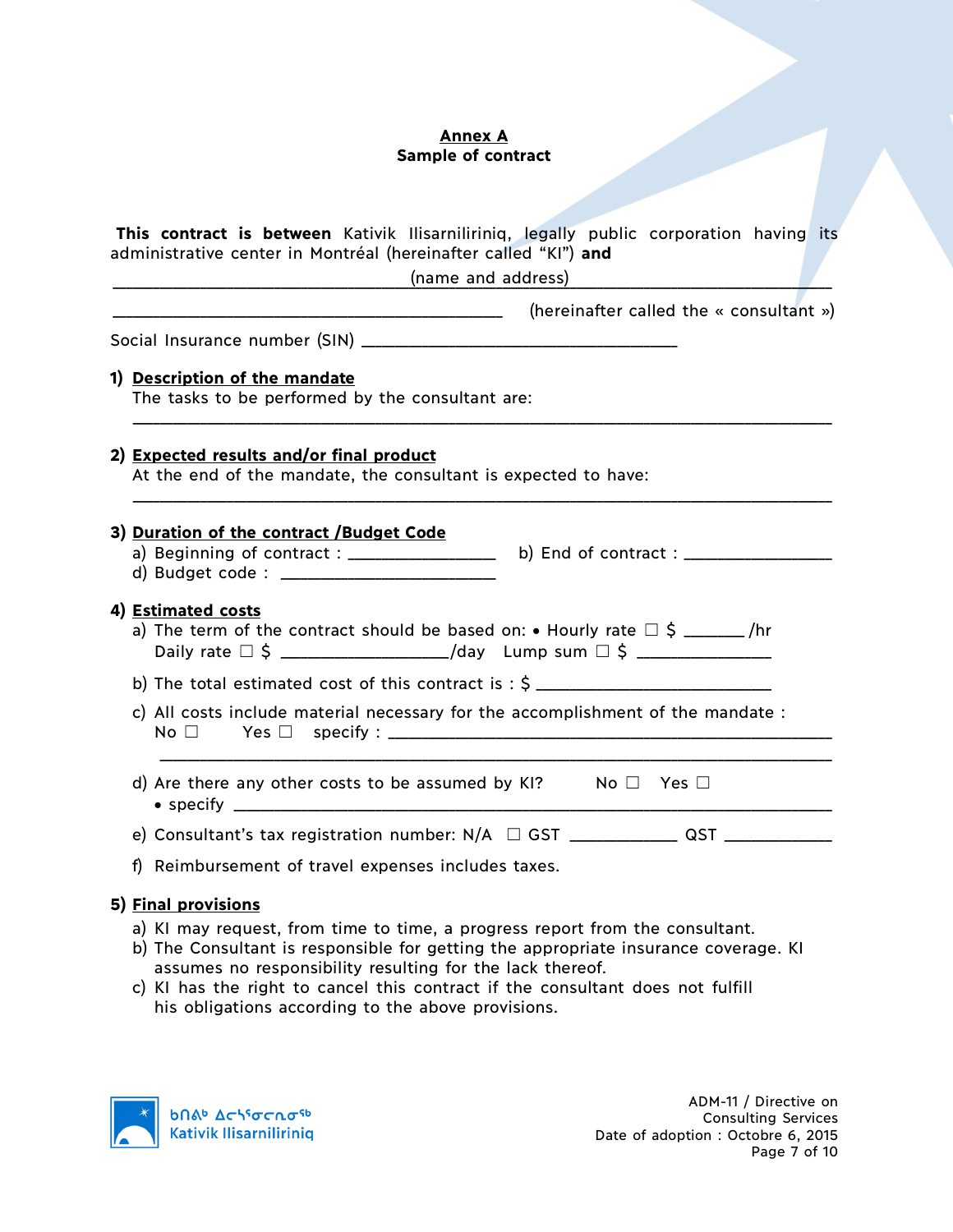- d) Any material produced by the consultant remains the property of KI, as well as rights of reproduction and distribution for any purpose.
- e) No benefits other than those identified in this contract are provided to the consultant.
- f) The Consultant is independent and is not an agent or employee of KI.

| Signed in ___________ |                              | this $\_\_$ |      |  |
|-----------------------|------------------------------|-------------|------|--|
|                       | place                        |             | date |  |
|                       | Consultant / signature       |             |      |  |
|                       | place                        | this _      | date |  |
|                       | Authorized KI representative |             |      |  |

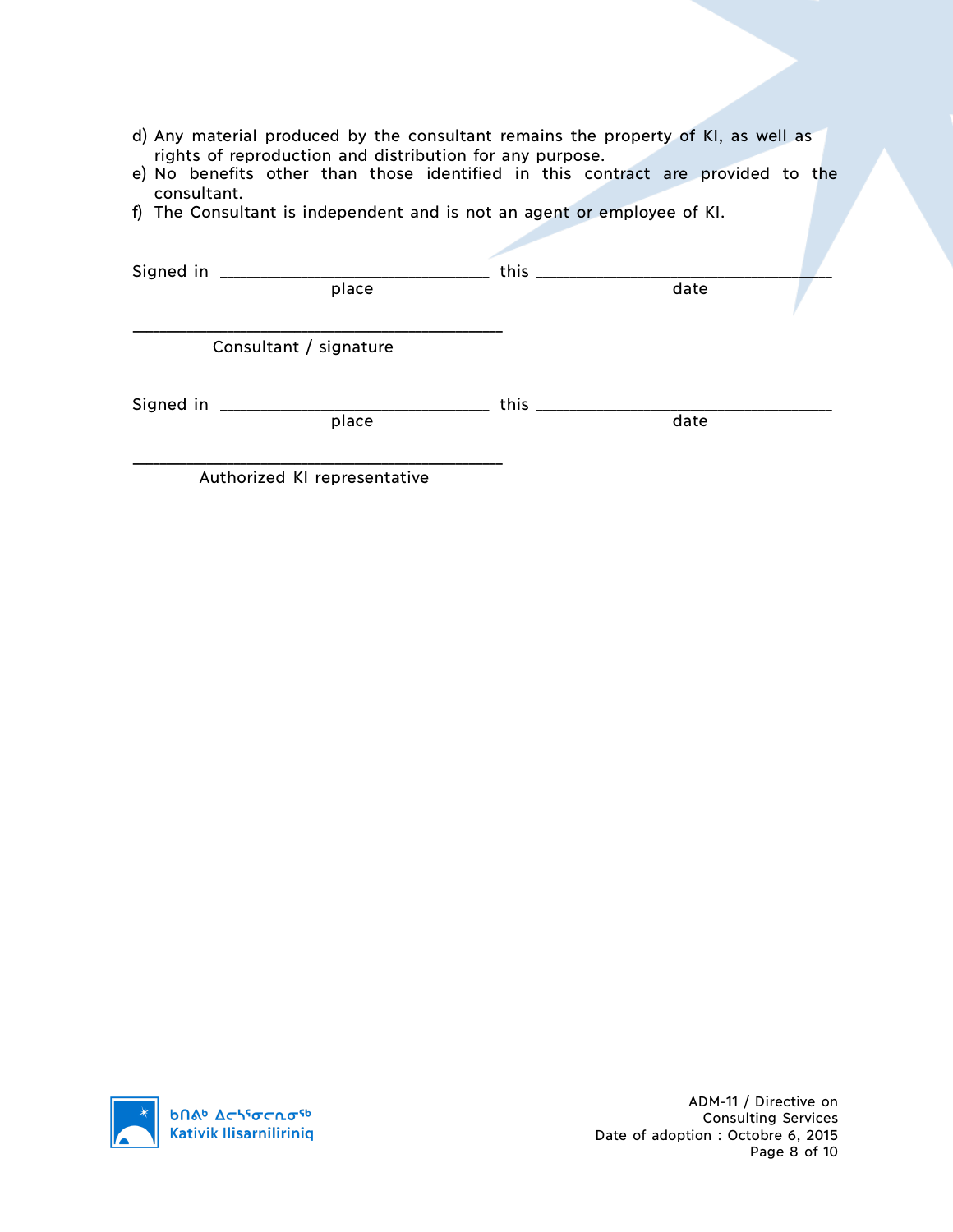### **Annex B Questionnaire to determine the eligibility to a consulting contract**

| Type of services to be provided :   |  |
|-------------------------------------|--|
|                                     |  |
| Name of the Consultant considered : |  |

The purpose of this questionnaire is to determine whether the consultant with whom the KI representative wishes to do business is, at first glance, an employee or an independent worker. These factors must be considered as a whole rather than in isolation.

Is the proposed consultant already a KI employee?  $\Box$  YES  $\Box$  NO \*if not a KI employee, please proceed to the following questions\*

| <b>CAN the proposed Consultant:</b>                             | YFS | NO |
|-----------------------------------------------------------------|-----|----|
| Arrange for a replacement of his own choice in case of absence? |     |    |
| Delegate the work to be done to another person of his choice?.  |     |    |
| Determine his own work schedule?.                               |     |    |
| Held to a fixed schedule?                                       |     |    |
| Take a holiday without requesting approbation from the Board?   |     |    |

#### **The proposed Consultant:**

| Is Under direct supervision while performing his work and receive          |  |
|----------------------------------------------------------------------------|--|
|                                                                            |  |
| specific instructions.                                                     |  |
| Plans his own work and perform it according to self-determined             |  |
| methods.                                                                   |  |
| Provides his own working tools as well as materials required for the       |  |
| performance of his work.                                                   |  |
| Assumes the chance for profit and the risk of loss (bid deposit, hiring of |  |
| personnel, etc.)                                                           |  |
| Is doing business with other clients besides the Board.                    |  |
|                                                                            |  |

| Does the expertise required exist or is available within the Board's |  |
|----------------------------------------------------------------------|--|
| personnel? Explain :                                                 |  |
|                                                                      |  |

Name of the person filling this questionnaire : \_\_\_\_\_\_\_\_\_\_\_\_\_\_\_\_\_\_\_\_\_\_\_\_\_\_\_\_\_\_\_\_

**To be filled out by** the KI Contracts Regulations Officer

#### **As determined by this questionnaire**